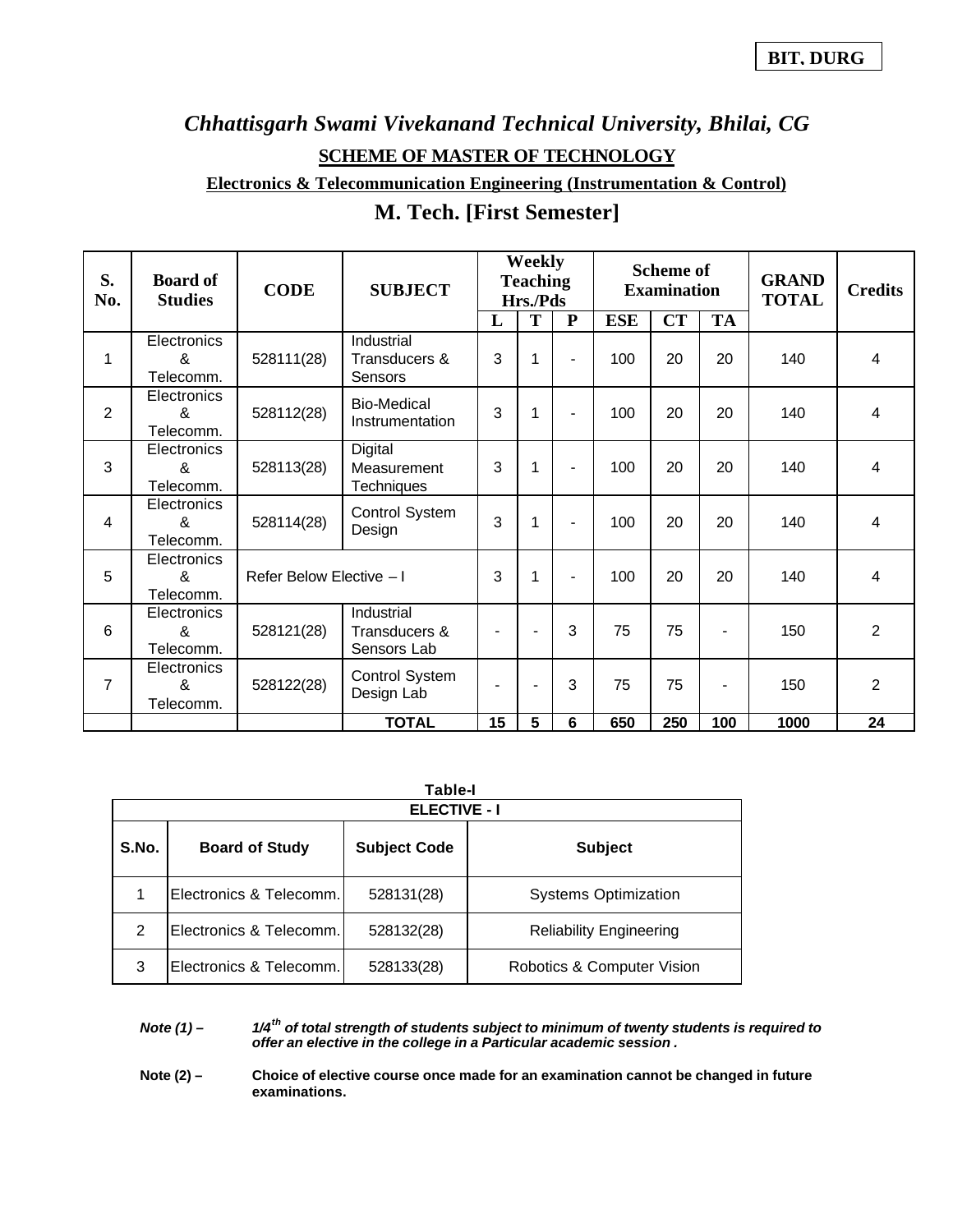### *Chhattisgarh Swami Vivekanand Technical University, Bhilai, CG*

#### **SCHEME OF MASTER OF TECHNOLOGY**

#### **Electronics & Telecommunication Engineering (Instrumentation & Control)**

| S.<br>No.      | <b>Board of</b><br><b>Studies</b> | <b>SUBJECT</b><br><b>CODE</b> |                                                      | Weekly<br><b>Teaching</b><br>Hrs. |                | <b>Scheme of</b><br><b>Examination</b> |            |     | <b>GRAND</b><br><b>TOTAL</b> | <b>Credits</b> |                |
|----------------|-----------------------------------|-------------------------------|------------------------------------------------------|-----------------------------------|----------------|----------------------------------------|------------|-----|------------------------------|----------------|----------------|
|                |                                   |                               |                                                      | L                                 | т              | P                                      | <b>ESE</b> | TA  | <b>CT</b>                    |                |                |
| 1              | Electronics &<br>Telecomm.        | 528211(28)                    | Microcontroller &<br>Embedded<br>Systems             | 3                                 | 1              | $\blacksquare$                         | 100        | 20  | 20                           | 140            | 4              |
| $\overline{2}$ | Electronics &<br>Telecomm.        | 528212(28)                    | <b>Optimal Control</b><br><b>Systems</b>             | 3                                 | 1              | $\blacksquare$                         | 100        | 20  | 20                           | 140            | 4              |
| 3              | Electronics &<br>Telecomm.        | 528213(28)                    | <b>Process Control</b><br>& Industrial<br>Automation | 3                                 | 1              | $\blacksquare$                         | 100        | 20  | 20                           | 140            | 4              |
| 4              | Electronics &<br>Telecomm.        | 528214(28)                    | Industrial<br>Electronics &<br><b>Power Control</b>  | 3                                 | 1              | $\blacksquare$                         | 100        | 20  | 20                           | 140            | 4              |
| 5              | Electronics &<br>Telecomm.        |                               | Refer Below Elective - II                            |                                   | 1              | $\blacksquare$                         | 100        | 20  | 20                           | 140            | 4              |
| 6              | Electronics &<br>Telecomm.        | 528221(28)                    | Microcontroller &<br>Embedded<br>Systems Lab         |                                   | $\blacksquare$ | 3                                      | 75         | 75  | $\blacksquare$               | 150            | $\overline{2}$ |
| 7              | Electronics &<br>Telecomm.        | 528222(28)                    | Computer<br>Simulation Lab                           |                                   | $\blacksquare$ | 3                                      | 75         | 75  | ۰                            | 150            | $\overline{2}$ |
|                |                                   |                               | <b>TOTAL</b>                                         | 15                                | 5              | 6                                      | 100        | 250 | 650                          | 1000           | 24             |

#### **M.Tech. [Second Semester]**

#### **Table-II**

|       | <b>ELECTIVE - II</b>    |                     |                                             |  |  |  |  |  |  |  |
|-------|-------------------------|---------------------|---------------------------------------------|--|--|--|--|--|--|--|
| S.No. | <b>Board of Study</b>   | <b>Subject Code</b> | <b>Subject</b>                              |  |  |  |  |  |  |  |
|       | Electronics & Telecomm. | 528231(28)          | <b>Fuzzy - Neural Control</b>               |  |  |  |  |  |  |  |
| 2     | Electronics & Telecomm. | 528232(28)          | Computer Numerical Control &<br>Programming |  |  |  |  |  |  |  |
| 3     | Electronics & Telecomm. | 528233(28)          | AI & ES in Industrial Systems               |  |  |  |  |  |  |  |

*Note (1) – 1/4th of total strength of students subject to minimum of twenty students is required to offer an elective in the college in a Particular academic session.*

**Note (2) – Choice of elective course once made for an examination cannot be changed in future examinations.**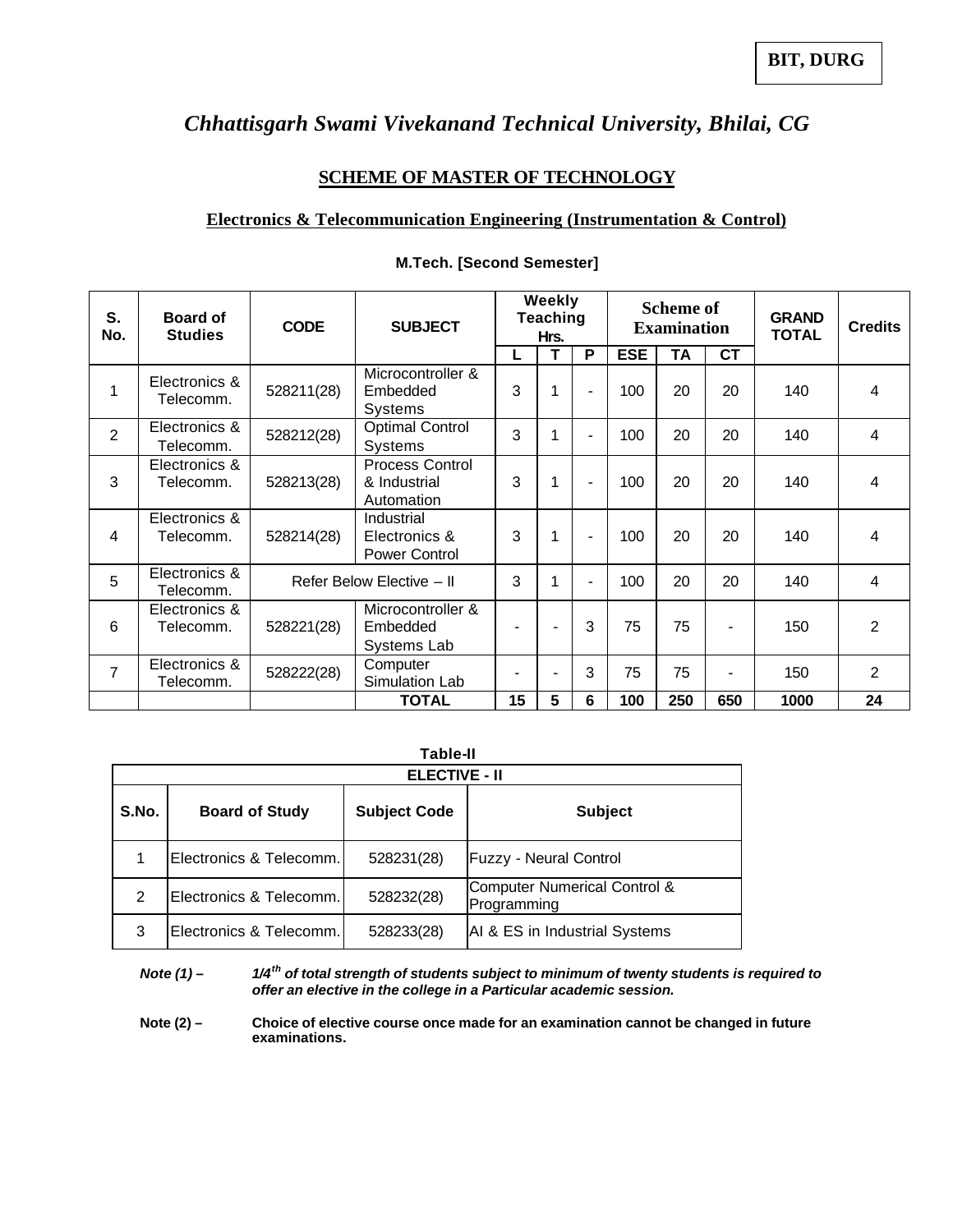### *Chhattisgarh Swami Vivekanand Technical University, Bhilai, CG*

### **SCHEME OF TEACHING AND EXAMINATION**

### **M. Tech. Electronics &Telecommunication Engineering (Instrumentation & Control)**

| S.<br>No.      | <b>Board of</b>              |                           |                                                            |   | Periods per<br>week      |            | <b>Scheme of Exam</b><br><b>Theory/Practical</b> |     |              | <b>GRAND</b> | <b>Credit</b><br>$L+(T+P)$ / |
|----------------|------------------------------|---------------------------|------------------------------------------------------------|---|--------------------------|------------|--------------------------------------------------|-----|--------------|--------------|------------------------------|
|                | <b>Studies</b>               | <b>CODE</b>               | <b>SUBJECT</b>                                             | L | Т<br>P                   | <b>ESE</b> | TA                                               | CT  | <b>TOTAL</b> | 2            |                              |
|                | Electronics &<br>Telecomm.   | 552311(28)                | <b>Adaptive Control</b><br><b>Systems</b>                  | 3 |                          |            | 100                                              | 20  | 20           | 140          | 4                            |
| $\overline{2}$ | Electronics $&$<br>Telecomm. | Refer Below Elective -III |                                                            | 3 |                          |            | 100                                              | 20  | 20           | 140          | $\overline{4}$               |
| 3              | Electronics &<br>Telecomm.   | 552321(28)                | Preliminary Work<br>on Dissertation                        |   | $\overline{\phantom{m}}$ | 28         | 100                                              | 100 | ۰            | 200          | 14                           |
| 4              | Electronics &<br>Telecomm.   | 552322(28)                | Seminar on<br><b>Industrial Training</b><br>& Dissertation |   | $\overline{\phantom{0}}$ | 3          |                                                  | 20  | ۰            | 20           | $\mathfrak{D}$               |
|                |                              |                           | <b>TOTAL</b>                                               | 6 | $\overline{2}$           | 31         | 300                                              | 160 | 40           | 500          | 24                           |

#### **III Semester**

#### **L – Lecture, T – Tutorial, P – Practical, ESE- End Semester Exam , CT- Class Test TA – Teacher's Assessment**

|                  | Table - III                                       |             |                                |  |  |  |  |  |  |  |
|------------------|---------------------------------------------------|-------------|--------------------------------|--|--|--|--|--|--|--|
| $Elective - III$ |                                                   |             |                                |  |  |  |  |  |  |  |
| S.No.            | <b>Board of Studies</b><br>Code<br><b>Subject</b> |             |                                |  |  |  |  |  |  |  |
|                  | Electronics & Telecomm.                           | 552331(28)  | Analytical Instrumentation     |  |  |  |  |  |  |  |
| $\mathcal{D}$    | Electronics & Telecomm.                           | 552332 (28) | <b>Real Time Systems</b>       |  |  |  |  |  |  |  |
| 3                | Electronics & Telecomm.                           | 552333(28)  | Programmable Logic Controllers |  |  |  |  |  |  |  |

**Note (1) – 1/4th of total strength of students subject to minimum of twenty students is required to offer an elective in the college in a Particular academic session.**

**Note (2) – Choice of elective course once made for an examination cannot be changed in future examinations.**